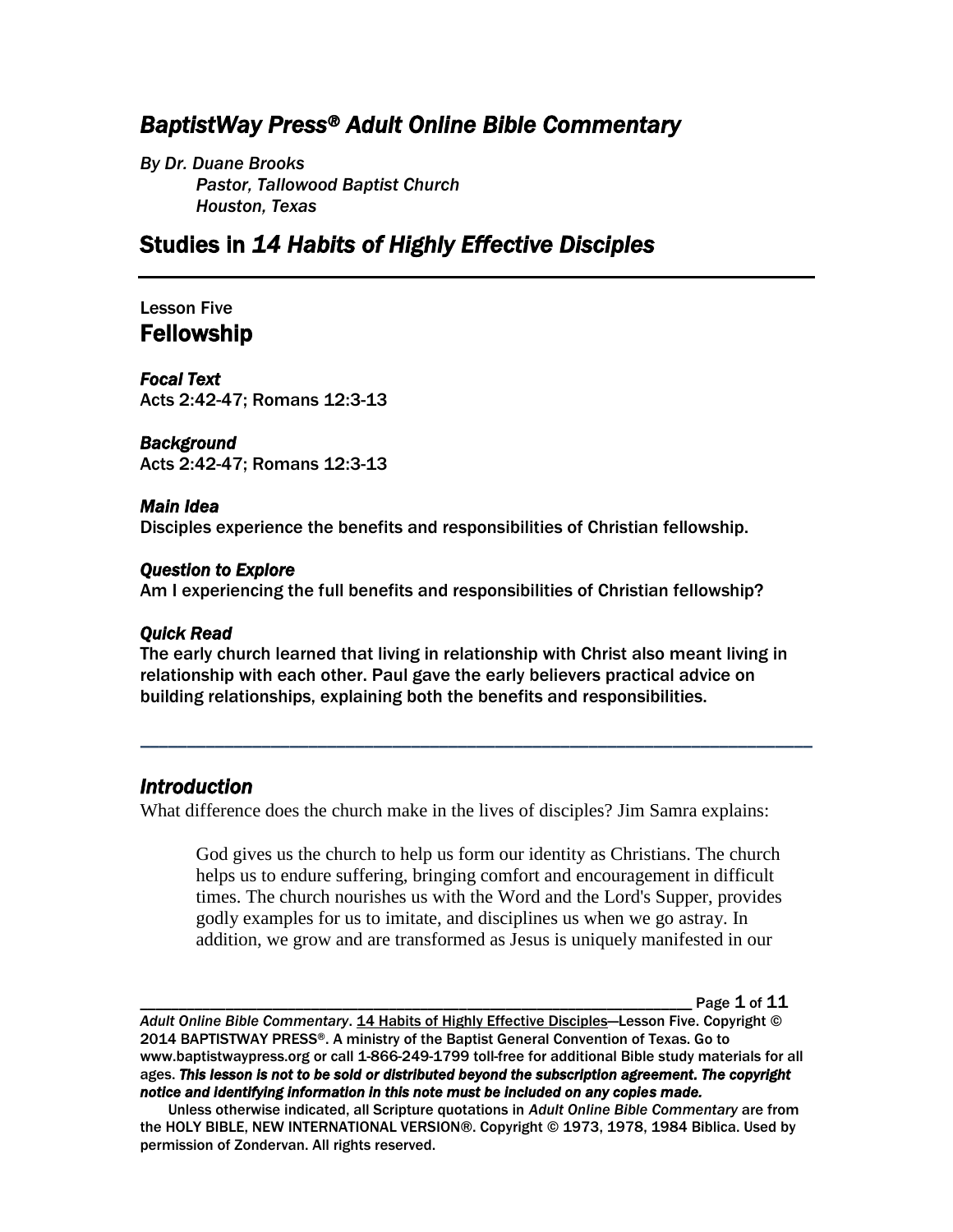worship assemblies. The church provides maternal care for us in all of these ways, helping us to grow to become more like Jesus.<sup>1</sup>

In my readings on discipleship, I am concerned about the lack of ecclesiology. There seems to be great emphasis on "Jesus and me," but little talk about "Jesus and us" – less talk certainly than in the New Testament, for instance. How do we live life together? How do we share a common commitment to Christ?

Lester Collins, our Pastor Emeritus said to me recently, "Without individuals, nothing would get done. Without institutions, nothing would survive." The church is Christ's institution. Jesus said, "I will build my church" (Matthew 16:18).

We recently enjoyed the chance to worship with my wife's (Melanie's) dad at his home church, Memorial Baptist in Temple. Things have changed. The church relocated some years ago after a bus accident claimed the lives of five people, including Melanie's mom, Jo. The choir no longer wears robes. Drums and band have replaced the organ in the morning service. And we saw a lot of people that I didn't know. The pastor is not R.B. Baker, the man who did our wedding. But there in the choir stood Bob and Karen Kuryla who were a second family to Melanie when she was in high school. They took her with them to New York. Thirty years ago their daughters served as bridesmaids in our wedding.

When the offering plates were passed, the usher stopped and talked to us - Dick Stafford, the former coach of the Belton Tigers football team, leaned over and shook my hand in the middle of the row. After the service, a long line of faithful servants of God awaited Melanie, because "their girl" had come home. I have preached there on occasion over the last thirty years, but at Memorial I am just the boy who was blessed to marry Melanie.

Later, Melanie and I were talking and she reminded me that Shirley Sommers, the organist, was sitting in the choir that morning. I had visited her once when she was in a coma after the bus crash when Jo died. Shirley was on life support for so long that her trachea collapsed. At times, we didn't think she would live. But there she was, sitting in the choir, singing, and that night sitting at the organ playing. And I remembered that David wrote in the last verse of the last Psalm, "Let everything that has breath praise the Lord" (Psalm 150:6). We were so glad we did not miss that moment.

The British preacher Charles Spurgeon said,

Give yourself to the Church. You that are members of the Church have not found it perfect and I hope that you feel almost glad that you have not. If I had never joined a Church till I had found one that was perfect, I would never have joined one at all! And the moment I did join it, if I had found one, I should have spoiled it, for it would not have been a perfect Church after I had become a member of it. Still, imperfect as it is, it is the dearest place on earth to us… All who have first

Page 2 of 11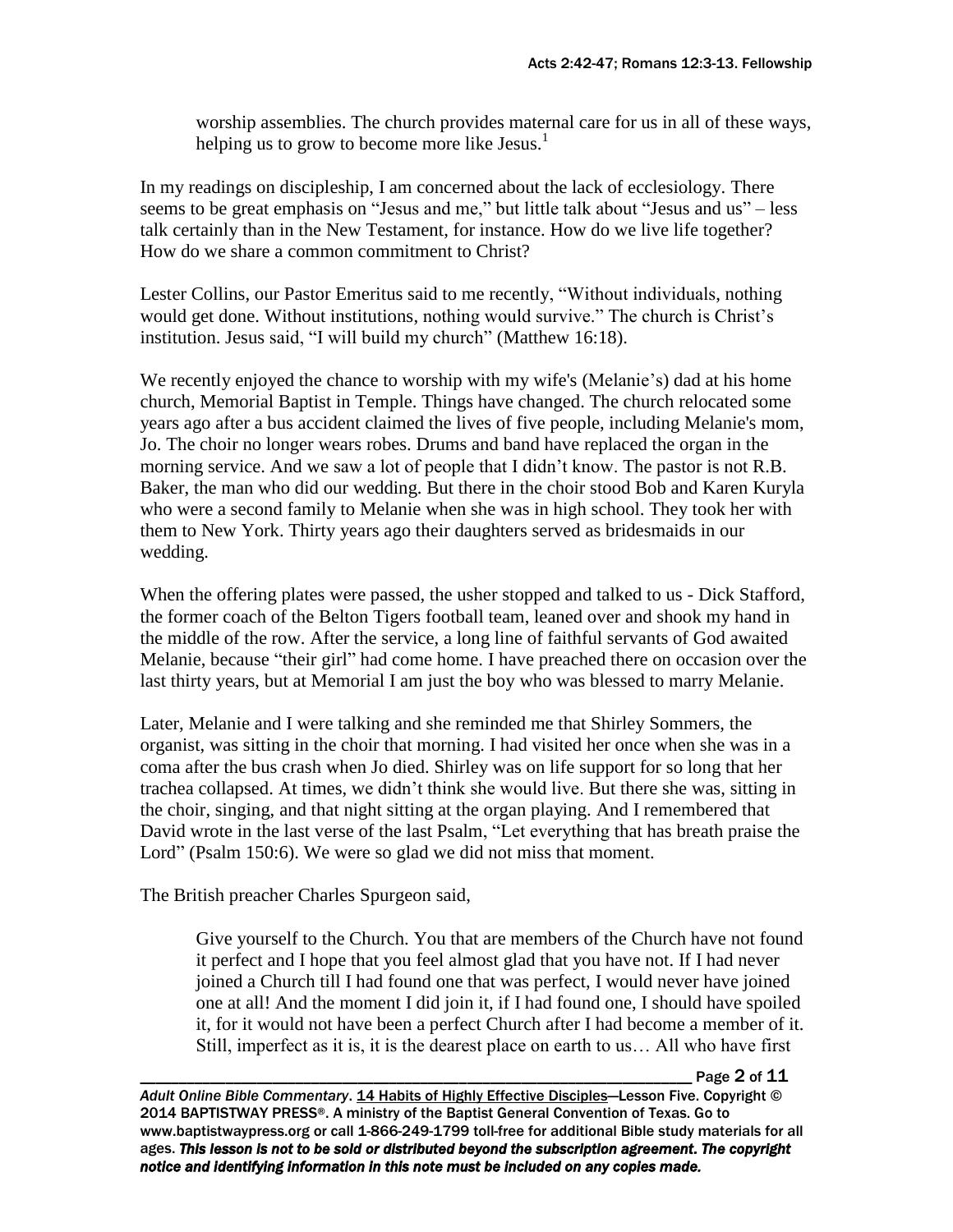given themselves to the Lord, should, as speedily as possible, also give themselves to the Lord's people. As I have already said, the Church is faulty, but that is no excuse for your not joining it, if you are the Lord's. Nor need your own faults keep you back, for the Church is not an institution for perfect people, but a sanctuary for sinners saved by grace, who, though they are saved, are still sinners and need all the help they can derive from the sympathy and guidance of their fellow believers. The Church is the nursery for God's weak children where we are nourished and grow strong. It is the fold for Christ's sheep—the home for Christ's family. $^{2}$ 

Jesus said, "By this everyone will know you are my disciples, if you love one another" (John 13:35). Though the disciples had struggled with this, the book of Acts tells us they grew stronger. They learned to love across cultural lines providing for Greek-speaking widows as well as Hebraic widows in Jerusalem. Philip went to the Samaritans. In Antioch they loved the Gentiles enough to preach the gospel to them. These new believers studied together for a year.

Paul's letters, and particularly this one to the Romans, help us see the development of Christian community in the first century. One thing is clear: Paul, like Christ, calls Christians to practice discipleship in community. In fact there is no other way. We either become disciples in community with each other or it will not happen. How are we doing with this?

A commitment to Christ is always a commitment to community. In contrast with our individualized Christianity in the West, from the start Christ called his followers to share life together. The word the Bible uses to describe their common life together is *koinonia* or "fellowship."

We are connected but are we committed? A connection to Christ is by definition a commitment to be part of his people making disciples in the world. An early church leader named Cyprian once said, "No one can have God as his Father who does not have the church as his mother."<sup>3</sup> Augustine also said, "Look, mother church is in labor; see, she is groaning in travail to give birth to you."<sup>4</sup>

## *Commentary*

#### *Disciples Share Christ in Common (Acts 2:42-47)*

Luke tells us that Jews had gathered in Jerusalem from all over the inhabited world for the Passover. Some of them surely took this pilgrimage as an opportunity to stay an extra fifty days for Pentecost. So perhaps they had seen Christ's triumphal entry followed by the angry parade out of town on Good Friday. They had seen the crucifixion and heard the buzz about the resurrection. Then like a rushing mighty wind with tongues like fire, the promised Holy Spirit came and empowered Peter and the other disciples to testify boldly to the power of the resurrection (Acts 2:1-4).

Page 3 of 11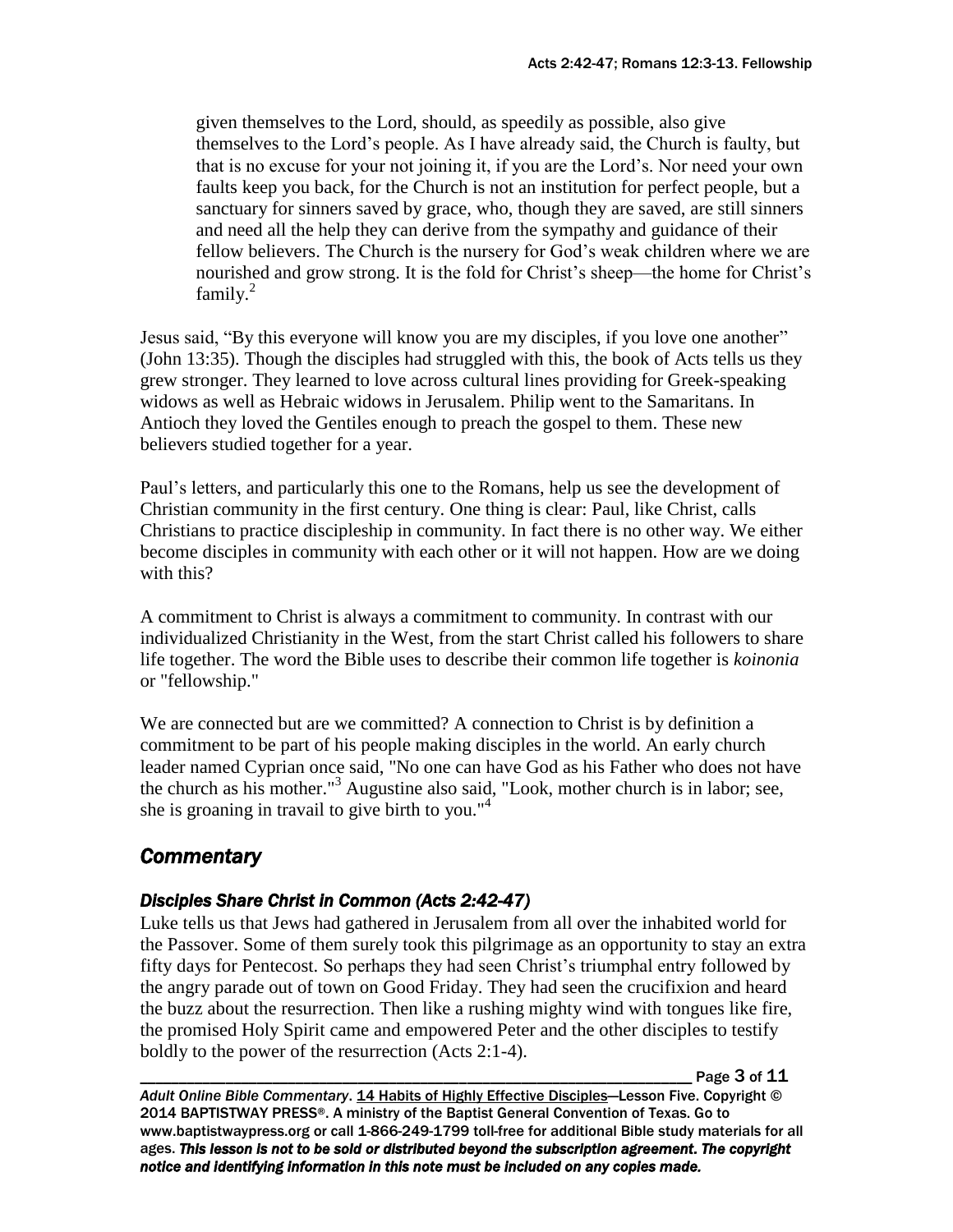Imagine your church growing by a multiple of twenty-five in a single day! The church in Jerusalem grew from 120 believers to 3,120 in a single day at Pentecost. So what was that first church like? Luke gives us an amazing snapshot in this first of several summary descriptions of the life of the church (compare Acts 4:32-35, 5:42, 6:7). Without question Pentecost brought excitement, but the real mark of the new church was *commitment*. The people devoted themselves to the apostles' teaching and to the fellowship, to the breaking of bread, and to prayer. Again and again Luke describes the remarkable unity of this group and their determination to be together.

What brought them together? Their common commitment to Christ united them. John would later describe it in this way, "We proclaim to you what we have seen and heard so that you also may have fellowship with us. And indeed our fellowship is with the Father and with his Son, Jesus Christ" (1 John 1:3). Fellowship is sharing a common life. The word *koinonia* speaks of sharing things in common and is translated in different contexts with the words, "participation, partnership, sharing, and fellowship."

The churches in which I grew up called our regular meals together "fellowships." These were social gatherings essentially, after the spiritual meeting. One church we joined in Germany was meeting in a dance hall over a bar. How was our fellowship different from that which took place downstairs? Some of them were drunk with wine, but we were being filled with the Spirit. And there our pastor proclaimed the word of life. The firm foundation of our fellowship must finally be our faith.

What did the early Christians believe? They believed in Christ as Peter had preached him to them. At the beginning of Acts 2 we learn that they were remarkably distinctive from various cultures and dialects within Judaism, but when Peter preached Christ crucified, they believed and were baptized into one body. They had fellowship with Jesus and they wanted to share him with others so that others might share the joy and intimacy they knew.

In our church we use the acronym W.I.S.E. to describe the priorities of our church as **W**orship, **I**nstruction, **S**haring, and **E**vangelism. The early church fulfilled the Great Commission as the apostles took these new converts into true discipleship by teaching them all the things that Christ had commanded (Matthew 28:19-20). Wouldn't we love to hear Peter preach about forgiveness or John talk about love? This was their regular diet in preaching.

Not only did they feast on God's word together and share all things in common, but this early church shared meals together. They devoted themselves to the "breaking of bread." This likely meant keeping Christ's command to eat what we call "the Lord's Supper." But they also ate daily meals together from house to house.

Recently I participated in the installation of a young friend of mine as pastor of a church here in Texas. David grew up in Cuba, completed his Ph.D. in Germany, and moved to

Page 4 of 11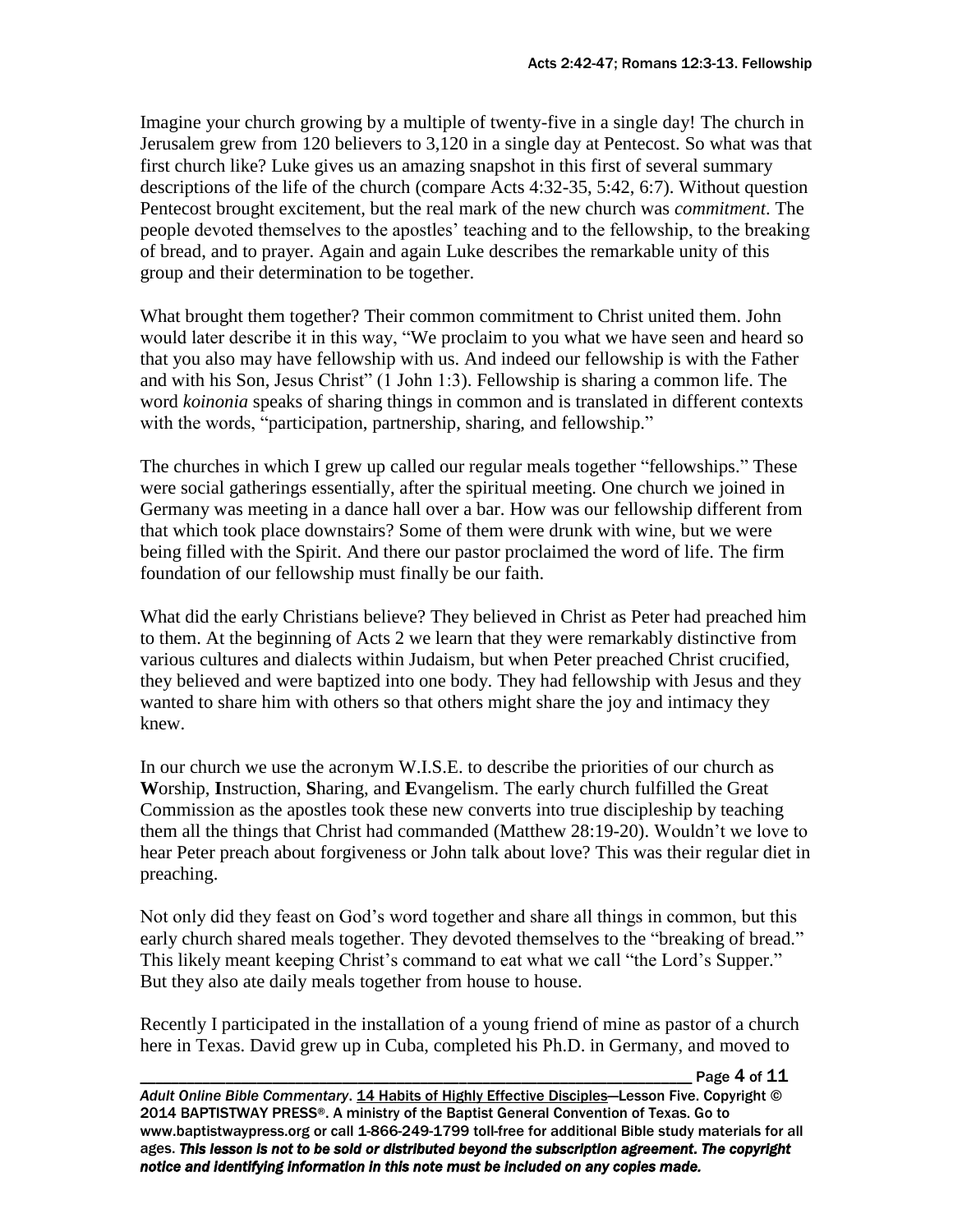Texas to become a pastor. As he shared in the Lord's Supper in Spanish, I tasted a little piece of heaven. Christians still break bread together remembering Christ's sacrifice for us.

The early believers also shared together a commitment to pray. Spiritual community finds deep roots in sweet communion with God in prayer. The Jewish community in Jerusalem still shared together in regular hours of prayer. Later we find Peter and John going up to the temple at the time of prayer (Acts 3:1). Then when a lame man asked for alms Peter said, "Silver or gold I do not have, but what I have I give you. In the name of Jesus Christ of Nazareth rise up and walk" (Acts 3:6). See again that the one thing the early church had to share was Jesus.

A.W. Tozer uses a great analogy about a concert in this context. If you brought in one hundred pianos and tried to tune them to each other you might have chaos. He asked, "Has it ever occurred to you that one hundred pianos all tuned to the same fork are automatically tuned to each other?" 5 Just so, when you and I are in tune with Christ, living in deliberate devotion and intentional intimacy with him, we come together and find that we have everything we need in common. Christ is the center of our communion with each other.

#### *Disciples Share Life in Common*

Fellowship is relationship and partnership together for the purpose of glorifying God and sharing his life with the world. So in Acts 2 we see in verse 42 that they committed themselves to the fellowship. Then in verse 44 we read that they shared all things in common. The uncommon life of Christians is that we share life in common. How did they do it? *Together*. In Acts 2:1 they were all together, in Acts 2:44 they were together, in verse 46 they met together and they ate together. In a unique season in the life of the church, they decided to share their possessions with each other.

Many of those who had come up to Jerusalem for Pentecost had become Christians. Staying in the city, they had no means of income. There were widows in the gathering who also had no source of money. In a community built on God's love given freely, they freely loved each other by giving their possessions away for the common good.

Later Luke tells us, "All the believers were one in heart and mind. No one claimed that any of his possessions was his own, but they shared everything they had" (Acts 4:32). Again we learn that they sold land and gave it to the apostles to share with those who had needs (Acts 4:34-35). Barnabas may have earned his nickname "Son of Encouragement" when he became the leading example of this sharing of financial resources.

Are Christians "together" today? Are we sharing life together? Some anonymous poet wrote, "To dwell above with the saints we love, oh that will be glory; to dwell below with the saints I know, well that's another story."

Page 5 of 11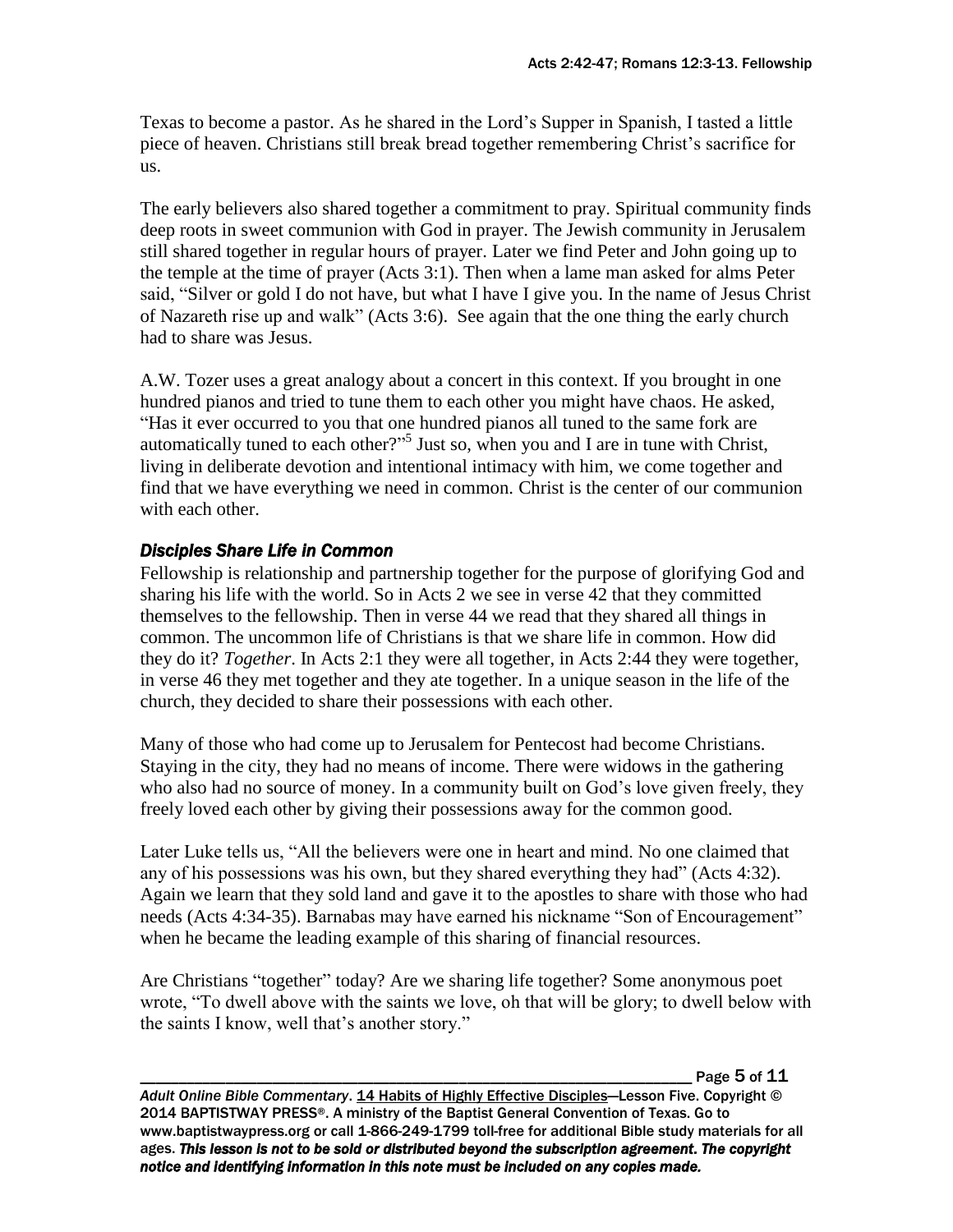As believers we share inextricably interdependent lives. This is why we need to be together with other believers. They prayed together and ate together – they shared life.

The Council of Economic Advisers recently reported, "The largest federally funded study of American teenagers found a strong association between regular family meals (five or more dinners per week with a parent) and academic success, psychological adjustment, and lower rates of alcohol use, drug use, early sexual behavior, and suicidal risks."<sup>6</sup> Just as families need to eat together, so Christians must spend time with other Christians on a regular basis.

### *Disciples Share Ministry in Common (Romans 12:3-11)*

Paul often followed a great doctrinal section in his letters with a practical application. In his letter to the Romans, Paul began with eleven chapters of theology and then made a shift toward the practical dimensions of the Christian life. After calling the Christians in Rome to a life of sacrificial and transformational worship, he compared the church to a body.

Christians live with humility when we remember the grace God has given us. This humility fosters unity in the body as we use our diverse gifts together according to the faith God has given. As each person has a body with many parts, so the church is one body with many different parts and functions.

#### *Connection*

Christians are connected to one another. This connection comes through Christ. Each of us belongs to all the other members. This is especially helpful in our disconnected world where people have myriad electronic connections and hundreds of social media friends, but nobody to talk to in times of difficulty. Loneliness has the potential to shorten the quantity and shape the quality of one's life. Through our mutual connection to Christ we realize that we are connected to each other as well. We cannot live insular lives, isolating ourselves from others and simultaneously fulfill Christ's plan for the church.

### *Edification*

In our diverse gifting by grace we discover that we have gifts which will help the body of Christ. Our gifts come from Christ, leaving us no room for pride. We use our gifts by faith or trust in the God who has given them to us.

Some have the gift of prophecy, which is speaking a message from God. Servants should serve and teachers should teach. All of us appreciate the encouragers in the body of Christ. Generosity, leadership, and mercy round out this list of spiritual gifts. Just as our bodies function best when each part does its work, so the body of Christ is built up and strengthened when each of us does what God has gifted us to do. By faith we trust the Giver to enable us to serve well.

Page 6 of 11

Adult Online Bible Commentary. 14 Habits of Highly Effective Disciples-Lesson Five. Copyright © 2014 BAPTISTWAY PRESS®. A ministry of the Baptist General Convention of Texas. Go to www.baptistwaypress.org or call 1-866-249-1799 toll-free for additional Bible study materials for all ages. *This lesson is not to be sold or distributed beyond the subscription agreement. The copyright notice and identifying information in this note must be included on any copies made.*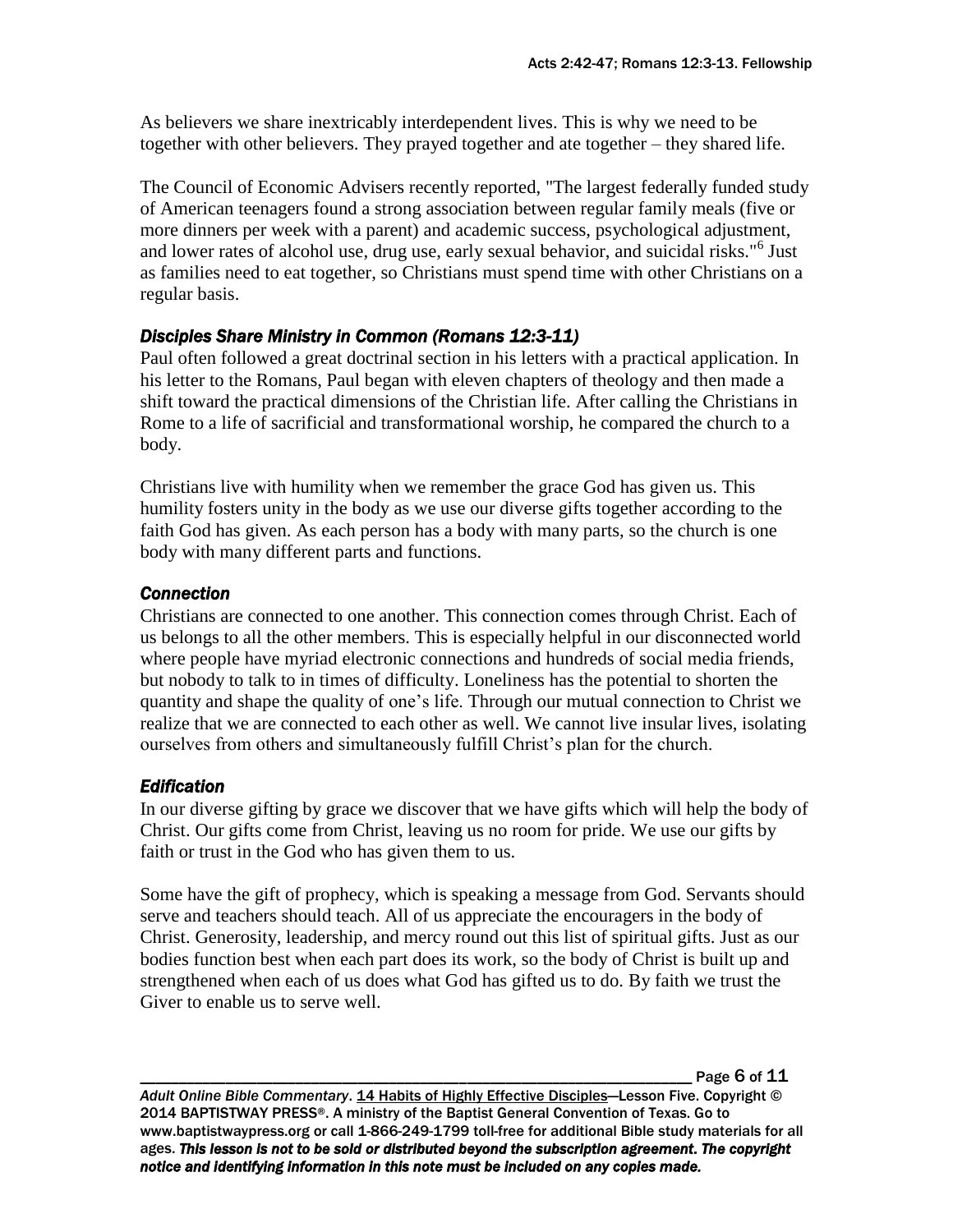Christian leader Gordon MacDonald shared the following story about how God transformed him from "giving as merely an institutional obligation" to becoming a cheerful giver.

On the first Sunday of our visit, we joined a large crowd of desperately poor Christians for worship. As we neared the church, I noticed that almost every person was carrying something. Some hoisted cages of noisy chickens, others carried baskets of yams, and still others toted bags of eggs or bowls of cassava paste.

"Why are they bringing all that stuff?" I asked one of our hosts. "Watch!" she said. Almost every person in that African congregation brought something: a chicken, a basket of yams, a bowl of cassava paste. I saw that giving, whether yams or dollars, is not optional for Christ followers.

Soon after the worship began, the moment came when everyone stood and poured into the aisles, singing, clapping, even shouting. The people began moving forward, each in turn bringing whatever he had brought to a space in the front.<sup>7</sup>

What will we bring to worship? Will we leave our resources at home? Be careful about things– we can worship possessions. So we bring our wealth to church with us and give it away.

At our church, we have asked God to bring us the people who need him most. God is doing that, and people from all over the world are coming. We have new members from Nepal and from the Congo. Our church is asking, "How can we, in Jesus' name, help them to have their needs met?" One of our members hired a number of our Burmese brothers and sisters, providing them needed work.

Ambrose, a  $4<sup>th</sup>$  century theologian and church leader, wrote: "There is your brother, naked and crying! And you stand confused over the choice of an attractive floor covering."<sup>8</sup> Basil the Great (theologian and bishop in modern-day Turkey, also from the 4th century) wrote, "The bread you do not use is the bread of the hungry. The garment hanging in your wardrobe is the garment of the person who is naked. The shoes you do not wear are the shoes of the one who is barefoot. The money you keep locked away is the money of the poor." $9$ 

Likewise in the Didache, or the collection of early teachings of the church, we find these words: "Do not turn your back on the needy, but share everything with your brother and call nothing your own. For if you have what is eternal in common, how much more should you have what is transient!"<sup>10</sup>

Page 7 of 11

*Adult Online Bible Commentary*. 14 Habits of Highly Effective Disciples—Lesson Five. Copyright © 2014 BAPTISTWAY PRESS®. A ministry of the Baptist General Convention of Texas. Go to www.baptistwaypress.org or call 1-866-249-1799 toll-free for additional Bible study materials for all ages. *This lesson is not to be sold or distributed beyond the subscription agreement. The copyright notice and identifying information in this note must be included on any copies made.*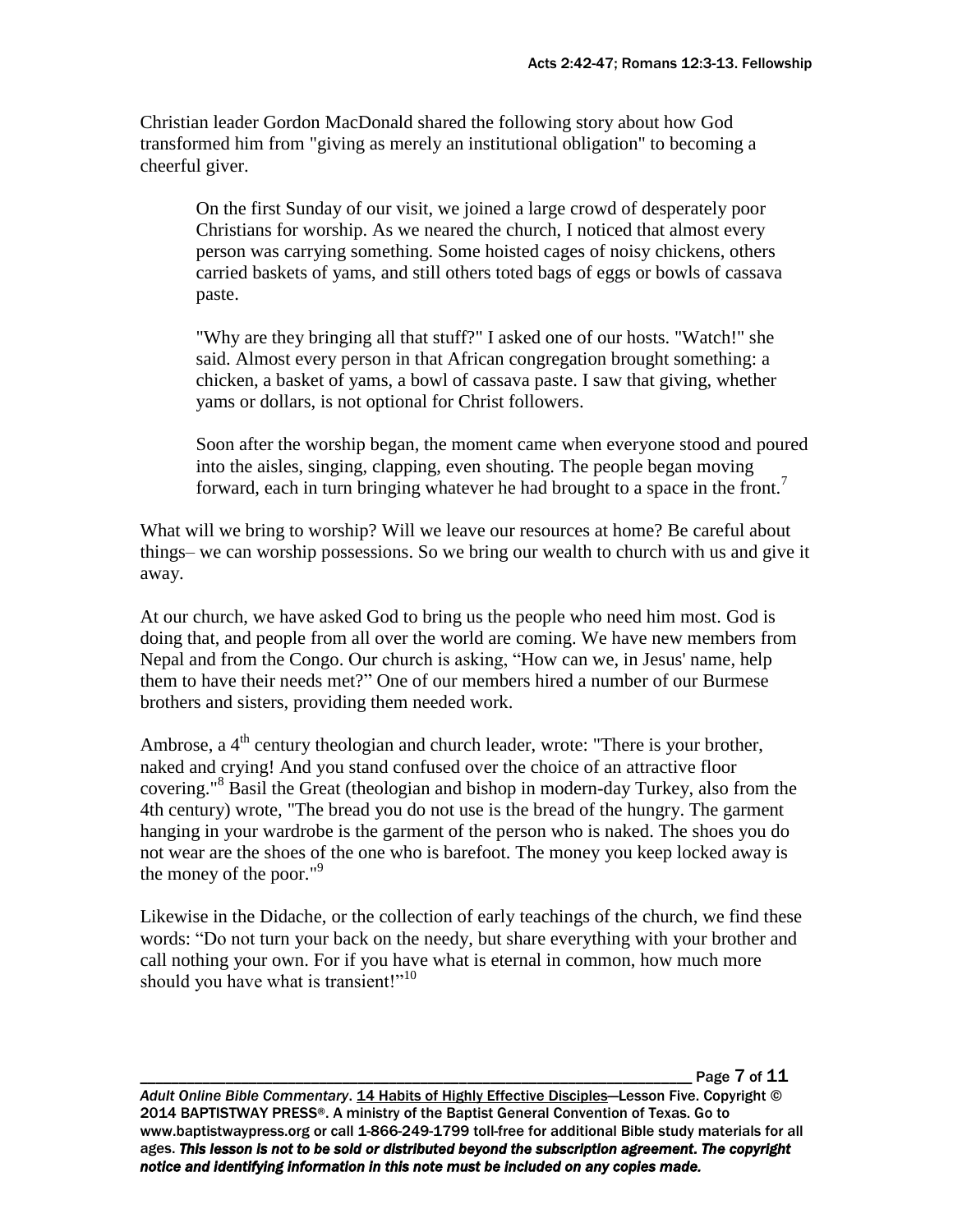#### *Compassion*

Christian love wears no masks. Paul tells the believers in Rome that love should be without hypocrisy. This word came from the stage where actors wore masks. The church is a place where we take off our masks and live with love for each other.

Are Christians allowed to hate anything? Many are quick to label those who disagree with them as hateful or "haters." Christians never hate other people, but we do hate what is evil. We despise sin in our own lives and in the lives of others. If we do not start our hatred of evil by acknowledging the reality of sin in our own lives, we are unlikely to receive an audience in our world.

So we never say, "you sinners," but instead we start such conversations with the phrase, "we sinners." At the same time, we hold on to the good in our world. God's created order, though affected deeply by the sinful choices of humankind, still bears the marks of his creative power. Humankind is created in his image. Though we are fallen, we have hope.

More than anything, Christians reveal our discipleship by our love. As we love each other we demonstrate the reality of Christ's love in us. Paul uses two words to describe the relationships in the body of Christ. One word gives us the name of the city in ancient Asia Minor and present-day Pennsylvania: Philadelphia.

The word translated "devoted" also incorporates the Greek word *philon* and another word for love: *storge*. We demonstrate this love by honoring others above ourselves. In a notoriously self-centered world, we distinguish ourselves by genuinely caring for others.

A few years ago one of the disciples in our congregation lost his job and the jobs of a large number of workers under him because of a merger of businesses. This brother in Christ worked hard to find jobs for every one of his employees before he found a job for himself. Non-believers in his department took notice of the way he lived out his faith by genuinely caring for the needs of others. We can be sure that non-Christians in our world are watching.

Love gives the church great warmth as we "boil over" with the Spirit of God. So we never lose our fervor. People often boil over in anger. The need for "anger-management" and frequent road-rage incidents remind us of the hot tempers in our world. *What if believers boiled over with love instead of anger?*

God's love within his people helps us in powerful ways. So we remain joyful in our hope. Hope in the Christian context represents confident expectation. Our hope is not mere wishful thinking. Such hope makes us patient when life's pressures mount. When life does not go our way, we pray, faithfully. James said the faithful prayers of the righteous make a big difference (James 5:16).

Page 8 of 11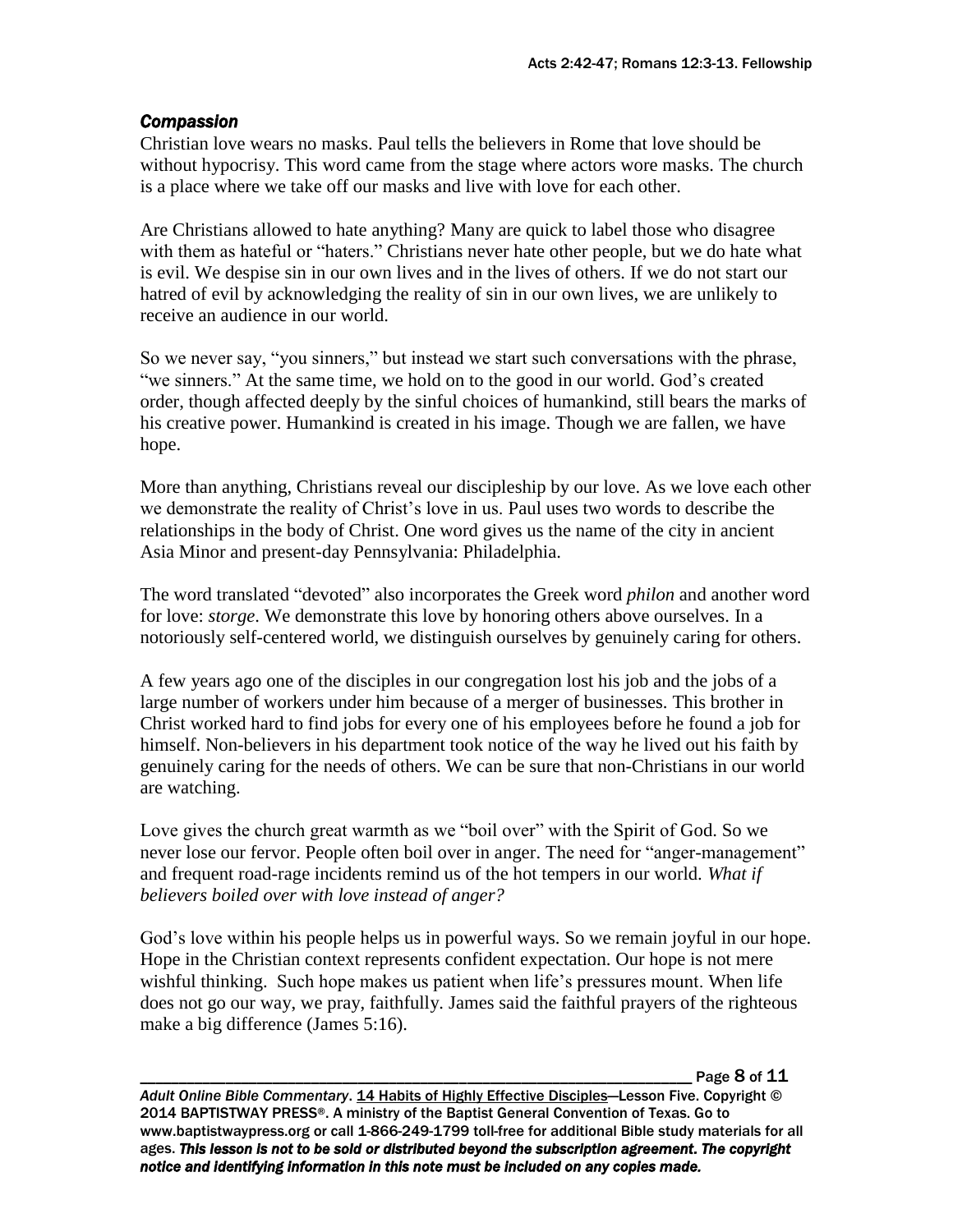Love liberates us from selfishness. Christians are generous because our God has been generous with us. Here again, Paul uses the word *koinonia* to speak of the sharing in common of God's people. As in the church at Jerusalem, so believers in Rome, (and in our world as well) should share their lives and livelihood with each other.

We saw Texas Baptists sharing in action after a tornado devastated many in our town of Cedar Park in May of 2007. Texas Baptist men came with money, food, and tools to help. Christians not only help our own but we exercise hospitality or literally "love of strangers."

What if the Christians in our churches and cities lived out Paul's staccato style description of the Christian life of connection, edification, and compassion? Such love would authenticate our message in ways beyond our imagination.

## *Conclusion*

When I came to Tallowood I discovered that we had not one but two fellowship halls. These rooms and a new Chapel reception area have become the places where we share life. After weddings we gather in these rooms to rejoice with those who rejoice. After funerals we gather there to weep with those who weep. Fellowship is finally about sharing the life Christ has given generously to us with one another.

Fred Craddock writes,

My mother took us to church and Sunday school; my father didn't go. He complained about Sunday dinner being later when she came home. Sometimes the preacher would call, and my father would say, "I know what the church wants. Church doesn't care about me. Church wants another name, another pledge, another name, and another pledge. Right? Isn't that the name of the game? Another name, another pledge." That's what he always said. Sometimes we'd have a revival. Pastor would bring the evangelist and say to the evangelist, "There's one now, sic him, get him, get him," and my father would say the same thing. Every time, my mother in the kitchen, always nervous, in fear of flaring tempers, of somebody being hurt. And always my father said, "The church doesn't care about me. The church wants another name and another pledge." I guess I heard it a thousand times.

One time he didn't say it. He was in the veteran's hospital, and he was down to 73 pounds. They'd taken out his throat, and he said, "It's too late." They put in a metal tube, and X-rays burned him to pieces. I flew in to see him. He couldn't speak, couldn't eat. I looked around the room, potted plants and cut flowers on all the windowsills, a stack of cards twenty inches deep beside his bed. And even that tray where they put food, if you can eat, on that was a flower. And all the flowers beside the bed, every card, every blossom, were from persons or groups from the church. He saw me read a card. He could not speak, so he took a Kleenex box and

Page 9 of 11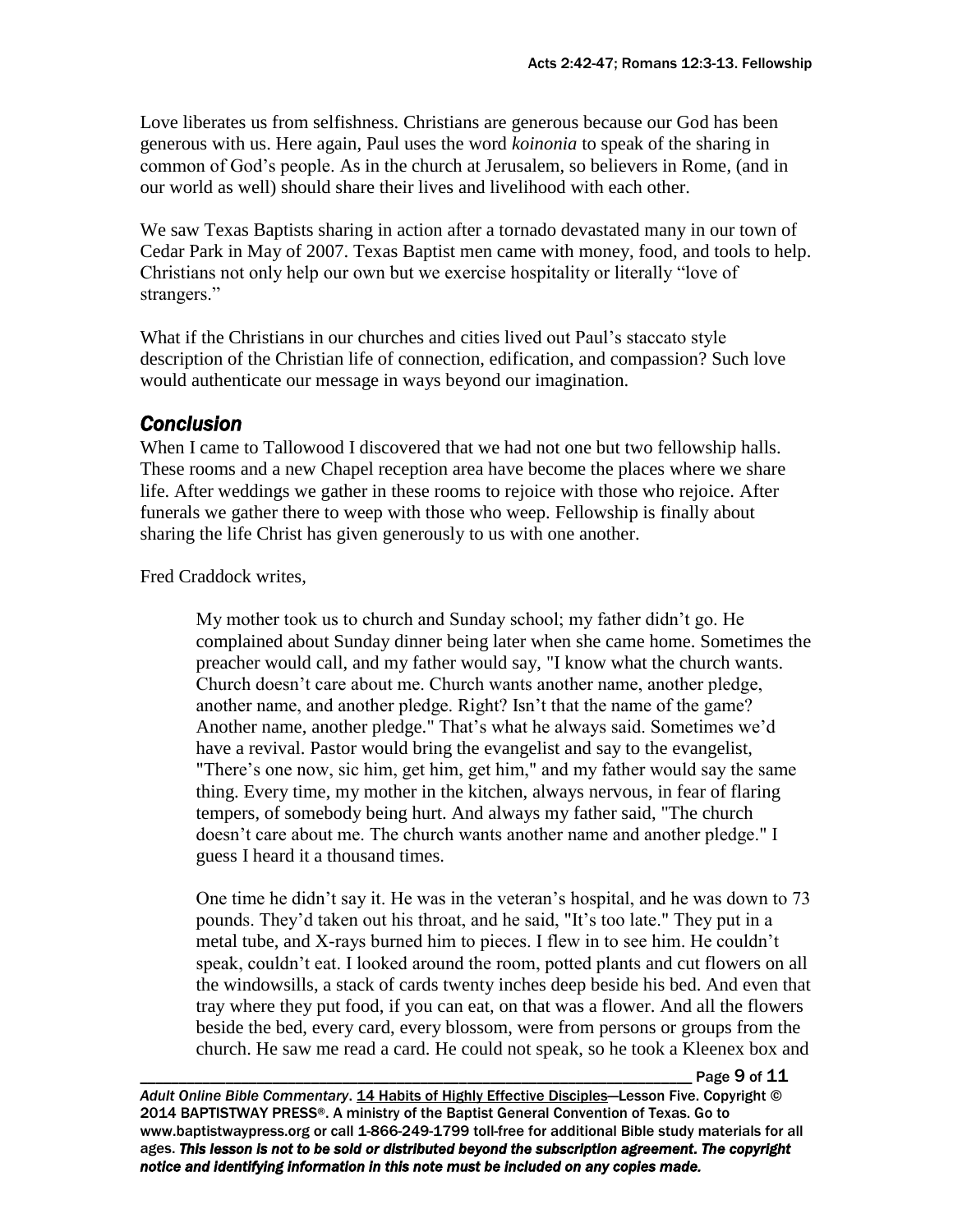wrote on the side of it a line from Shakespeare. If he had not written this line, I would not tell you this story. He wrote: "In this harsh world, draw your breath in pain to tell my story." I said, "What is your story, Daddy?"

```
And he wrote, "I was wrong."11
```
#### *Meet the Writer: Dr. Duane Brooks*

Dr. Duane Brooks has been the pastor at Tallowood Baptist Church in Houston, TX since 1998. He has been a member of the Texas Baptist Executive Board and the Human Welfare Board of the BGCT. Dr. Brooks is currently Adjunct Professor at Houston Baptist University and serves on the Board of Regents at Baylor University. He holds the Ph.D. from Baylor University.

\_\_\_\_\_\_\_\_\_\_\_\_\_\_\_\_\_\_\_\_\_\_\_\_\_\_\_\_\_\_\_\_\_\_\_\_\_\_\_\_\_\_\_\_\_\_\_\_\_\_\_\_\_\_\_\_\_\_\_\_\_\_\_\_\_

Duane was called to preach while in middle school in Germany and ordained in Great Falls, Montana. He has served as pastor in four Texas Baptist churches - New Hope Baptist Church in Cedar Park, Williams Creek Baptist Church in Mart, and Pleasant Grove Baptist Church in Rosebud. Duane and his wife, Melanie, have two sons, Graham and Chase, and a daughter, Casey.



Page 10 of 11